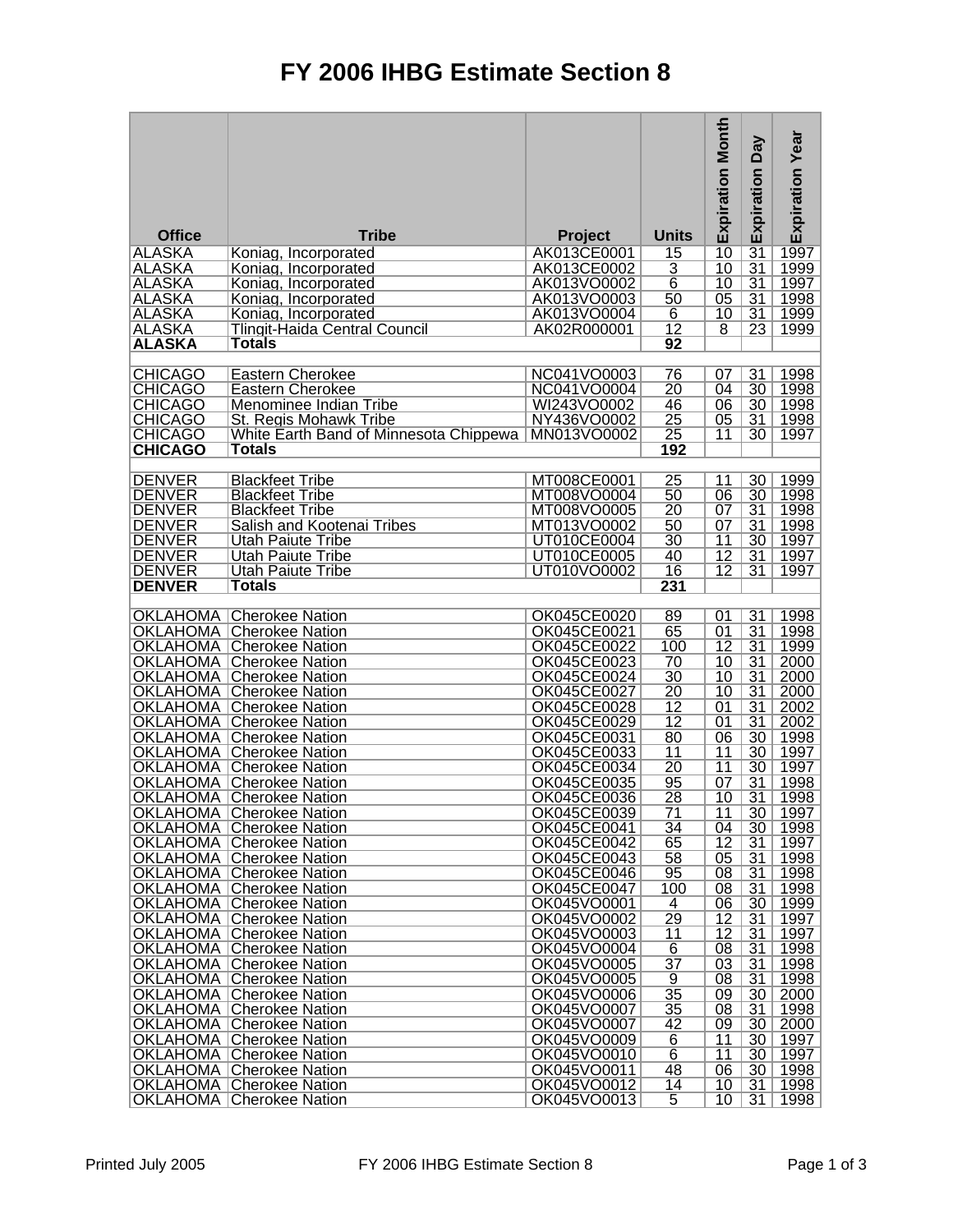## **FY 2006 IHBG Estimate Section 8**

|                                |                                                                    |                            |                         | <b>Expiration Month</b> | <b>Day</b>      | <b>Expiration Year</b> |
|--------------------------------|--------------------------------------------------------------------|----------------------------|-------------------------|-------------------------|-----------------|------------------------|
|                                |                                                                    |                            |                         |                         | Expiration      |                        |
|                                |                                                                    |                            |                         |                         |                 |                        |
|                                |                                                                    |                            |                         |                         |                 |                        |
| <b>Office</b>                  | <b>Tribe</b>                                                       | Project                    | <b>Units</b>            | $\overline{12}$         | $\overline{31}$ | 1999                   |
|                                | <b>OKLAHOMA Cherokee Nation</b><br><b>OKLAHOMA Cherokee Nation</b> | OK045VO0014<br>OK045VO0015 | 46<br>$\overline{10}$   | $\overline{12}$         | $\overline{31}$ | 1999                   |
|                                | <b>OKLAHOMA Cherokee Nation</b>                                    | OK045VO0016                | $\overline{13}$         | $\overline{12}$         | $\overline{31}$ | 1999                   |
|                                | <b>OKLAHOMA Cherokee Nation</b>                                    | OK045VO0018                | $\overline{30}$         | $\overline{08}$         | $\overline{31}$ | 1998                   |
|                                | <b>OKLAHOMA Cherokee Nation</b>                                    | OK045VO0048                | $\overline{30}$         | $\overline{10}$         | $\overline{31}$ | 1998                   |
| <b>OKLAHOMA</b>                | <b>Chickasaw</b>                                                   | OK047CE0021                | $\overline{12}$         | $\overline{01}$         | $\overline{31}$ | 2002                   |
| <b>OKLAHOMA</b>                | Chickasaw                                                          | OK047CE0022                | $\overline{12}$         | 01                      | $\overline{31}$ | 2002                   |
| <b>OKLAHOMA</b>                | Chickasaw                                                          | OK047CE0023                | $\overline{21}$         | $\overline{01}$         | $\overline{31}$ | 2003                   |
| OKLAHOMA                       | Chickasaw                                                          | OK047CE0026                | $\overline{20}$         | $\overline{12}$         | $\overline{31}$ | 1997                   |
| <b>OKLAHOMA</b>                | Chickasaw                                                          | OK047CE0031                | $\overline{5}$          | $\overline{11}$         | $\overline{30}$ | 1997                   |
| <b>OKLAHOMA</b>                | <b>Chickasaw</b>                                                   | OK047CE0033                | $\overline{82}$         | $\overline{10}$         | $\overline{31}$ | 1997                   |
| OKLAHOMA                       | Chickasaw                                                          | OK047CE0034                | 48                      | $\overline{06}$         | $\overline{30}$ | 1998                   |
| <b>OKLAHOMA</b>                | Chickasaw                                                          | OK047CE0035                | 129                     | $\overline{08}$         | $\overline{31}$ | 1998                   |
| <b>OKLAHOMA Chickasaw</b>      |                                                                    | <b>OK047CE0036</b>         | $\overline{15}$         | $\overline{08}$         | $\overline{31}$ | 1998                   |
| <b>OKLAHOMA Chickasaw</b>      |                                                                    | OK047CE0037                | 40                      | 12                      | $\overline{31}$ | 1997                   |
| <b>OKLAHOMA</b> Chickasaw      |                                                                    | OK047CE0039                | 4                       | $\overline{08}$         | $\overline{31}$ | 1998                   |
| <b>OKLAHOMA Chickasaw</b>      |                                                                    | OK047VO0008                | $\overline{7}$          | 12                      | $\overline{31}$ | 1997                   |
| OKLAHOMA   Chickasaw           |                                                                    | OK047VO0009                | $\overline{\mathbf{7}}$ | $\overline{12}$         | $\overline{31}$ | 1997                   |
| <b>OKLAHOMA Chickasaw</b>      |                                                                    | OK047VO0010                | $\overline{6}$          | $\overline{12}$         | $\overline{31}$ | 1997                   |
| <b>OKLAHOMA Chickasaw</b>      |                                                                    | OK047VO0011                | $\overline{20}$         | $\overline{02}$         | 28              | 1998                   |
| <b>OKLAHOMA Chickasaw</b>      |                                                                    | OK047VO0012                | $\overline{5}$          | $\overline{11}$         | $\overline{30}$ | 1997                   |
| <b>OKLAHOMA</b>                | Chickasaw                                                          | OK047VO0013                | 4                       | $\overline{11}$         | 30              | 1997                   |
| <b>OKLAHOMA</b>                | Chickasaw                                                          | OK047VO0014                | $\overline{4}$          | $\overline{11}$         | $\overline{30}$ | 1997                   |
| OKLAHOMA                       | Chickasaw                                                          | OK047VO0015                | $\overline{3}$          | $\overline{11}$         | $\overline{30}$ | 1997                   |
| <b>OKLAHOMA</b>                | Chickasaw                                                          | OK047VO0016                | $\overline{5}$          | $\overline{11}$         | $\overline{30}$ | 1997                   |
| <b>OKLAHOMA</b>                | Chickasaw                                                          | OK047VO0017                | $\overline{63}$         | $\overline{06}$         | $\overline{30}$ | 1998                   |
| OKLAHOMA                       | ∣Chickasaw                                                         | OK047VO0018                | 60                      | 06                      | $\overline{30}$ | 1998                   |
| <b>OKLAHOMA</b>                | <b>Choctaw Nation</b>                                              | OK049CE0006                | $\overline{25}$         | $\overline{08}$         | $\overline{31}$ | 1998                   |
|                                | <b>OKLAHOMA Choctaw Nation</b>                                     | OK049CE0009                | $\overline{14}$         | $\overline{02}$         | 28              | 2002                   |
|                                | <b>OKLAHOMA</b> Choctaw Nation                                     | OK049CE0010                | $\overline{10}$         | 02                      | $\overline{28}$ | 2002                   |
|                                | <b>OKLAHOMA Choctaw Nation</b>                                     | OK049CE0011                | 96                      | 11                      | $\overline{30}$ | 1997                   |
|                                | <b>OKLAHOMA Choctaw Nation</b>                                     | OK049CE0012                | 168                     | 09                      | $\overline{30}$ | 1998                   |
|                                | <b>OKLAHOMA Choctaw Nation</b>                                     | OK049V00010                | 61                      | $\overline{06}$         | 30              | 1998                   |
|                                | <b>OKLAHOMA Choctaw Nation</b>                                     | OK049VO0006                | 10                      | 11                      | $\overline{30}$ | 1997                   |
|                                | <b>OKLAHOMA Choctaw Nation</b>                                     | OK049VO0007                | $\overline{20}$         | $\overline{11}$         | $\overline{30}$ | 1997                   |
|                                | <b>OKLAHOMA Choctaw Nation</b>                                     | OK049VO0008                | 10                      | $\overline{11}$         | $\overline{30}$ | 1997                   |
| <b>OKLAHOMA</b>                | <b>Choctaw Nation</b>                                              | OK049VO0009                | $\overline{25}$         | $\overline{02}$         | 28              | 1998                   |
| <b>OKLAHOMA</b>                | l Peoria Tribe                                                     | OK143CE0003                | $\overline{20}$         | $\overline{09}$         | $\overline{30}$ | 1998                   |
| <b>OKLAHOMA   Peoria Tribe</b> |                                                                    | OK143CE0004                | $\overline{30}$         | $\overline{09}$         | $\overline{30}$ | 1998                   |
| OKLAHOMA                       | Peoria Tribe                                                       | OK143VO0001                | 10                      | 06                      | $\overline{30}$ | 1998                   |
| <b>OKLAHOMA</b>                | <b>Seminole Nation</b>                                             | OK093CE0002                | 150                     | $\overline{09}$         | $\overline{30}$ | 1998                   |
| <b>OKLAHOMA Totals</b>         |                                                                    |                            | 2692                    |                         |                 |                        |